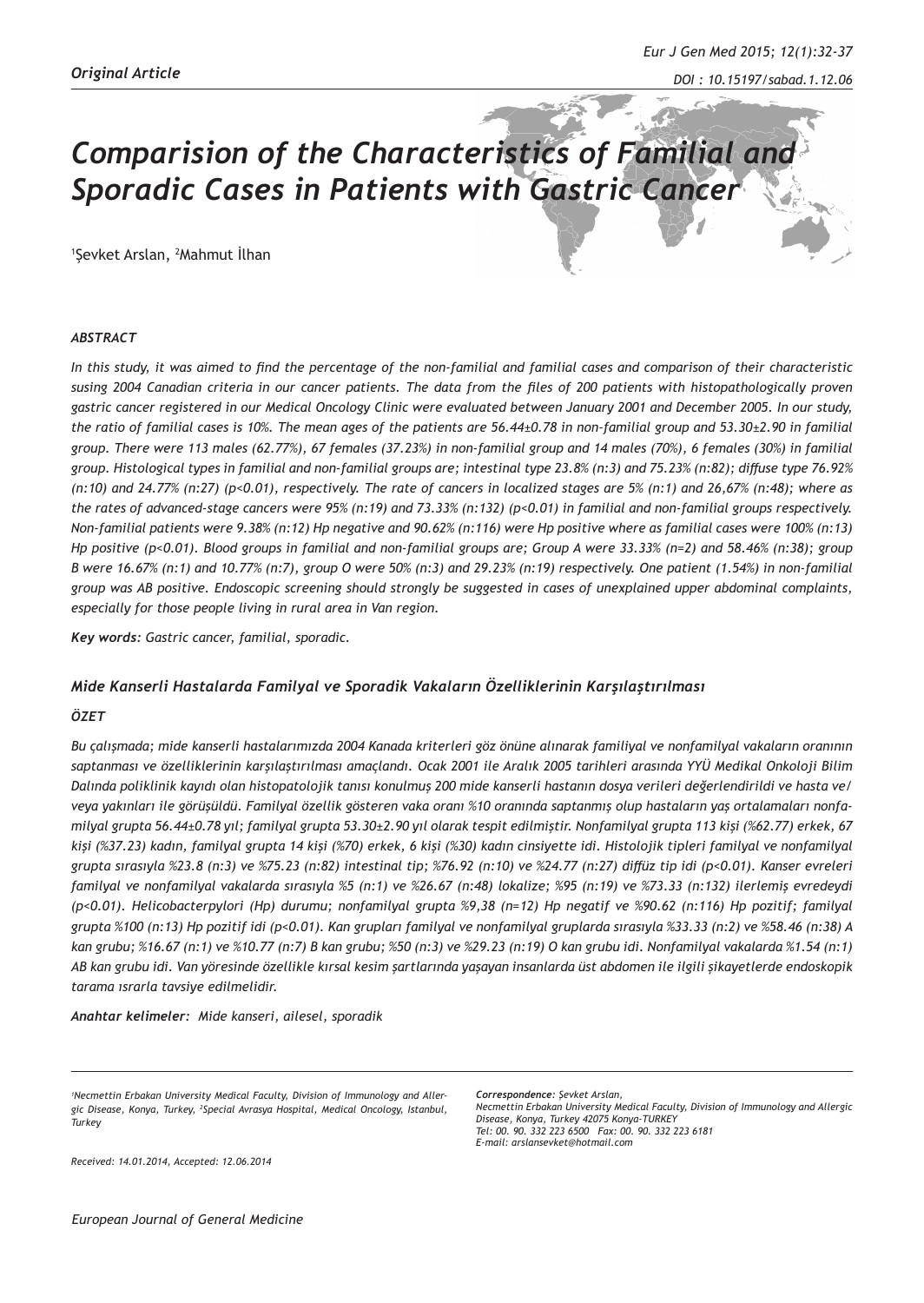# **INTRODUCTION**

The gastric cancer (GC) has a high rate of morbidity and mortality among various cancers worldwide. It is the second leading cause of cancer death in both sexes worldwide (1). It is the third most commonly occurring cancer (8.2% of all cancers) in our country. Gastric cancer is reported that the most common form of cancer causes of high mortality in Eastern Anatolia (1,2). The understanding causes of GC has been made progressin the last 10 years. But, the etiopathological mechanism of human GC remains unclear, most researchers believe that the pathogenesis of this cancer is a multifactorial, multistage and multistepprocess. However, the epidemiological and histopathological studies have shown that infection with gastric bacterium Helicobacter pylori (HP) plays a role in the etiology of GC (3,4). The gastric cancers are sporadic and familial clustering is observed in about 10% of the cases. Guilford et al reported three Maori kindred with early onset, multigenerational, diffuse gastric cancer, in which germline mutations of the E-cadherin (CDH1) gene were identified by genetic linkage analysis and mutation screening in 1999 (7).

The families from other ethnicities were identified sharing similar features and the inaugural meeting of the International Gastric Cancer Linkage Consortium (IGCLC) was held to determine the diagnostic criteria and to provide guidelines for the clinical management of families with familial GC (5,6,7). Recently, the molecular mechanisms underlying familial GC have been studied intensively and in last decades, GC mortality rate has decreased globally (6,8). Gastric cancer is most common encountered in men and is the second most frequently in women in Eastern Anatolia (1,9).In our daily observations, GC in has been found to be more some families. Therefore, in this study, our GC patients who that with familial and non-familial cases identified in a kohort and their properties were compared.

# **MATERIALS AND METHODS**

## *Study Population*

The study took place in the division of Medical Oncology clinic at Yuzuncu Yil University Faculty of Medicine in Turkey, from January 2001 and December 2005. We obtained retrospectively clinic records of patients with GC who were diagnosed with histopathology. Inaddition, patients and/or their relatives were interviewed. Interview of the study was provided by the primary investigator.

In this study definition of familial gastric cancer in 2004 Canadian criteria (10) was used. Patients meeting these criteria were analyzed.

## *2004 Canadian criteria:*

1.Two or more documented cases of diffuse gastric cancer (DGC) in first degree relatives, with at least one diagnosed before age 50.

1A.Two or more cases of GC, with at least one DGC diagnosed before age 50.

2. Three or more documented cases of DGC in first degree relatives, diagnosed at any age.

2A. Three or more cases of GC, diagnosed at any age, with at least one documented case of DGC.

3. Isolated individual diagnosed with DGC at less than 45 years of age.

4. Isolated individual diagnosed with both DGC and lobular breast cancer (no other criteria met).

5. One family member diagnosed with DGC and another with lobular breast cancer (no other criteria met).

6. One family member diagnosed with DGC and another with colon cancer(no other criteria met.

7. Intestinal gastric cancer.

The questionnaire was used to determine familial factors. At the beginning of this questionnaire; patient's name, surname, address, telephone number, Medical Oncology clinic file number has been saved.

## *Questionnaire form:*

1.Who was performed with questionnaire?

a. It was performed with patient.

b. It was performed with patients' relatives (which patients' relatives)

c. It was performed with patients and their relatives (which patients' relatives)

2. Do you have cancer in first-degree relatives?

H: 0 (No)

E: 1 (Yes, there is the same type of cancer), E: 2 (Yes, there is different types of cancer)

S. 3 (doubtful)

*Eur J Gen Med 2015; 12(1):32-37*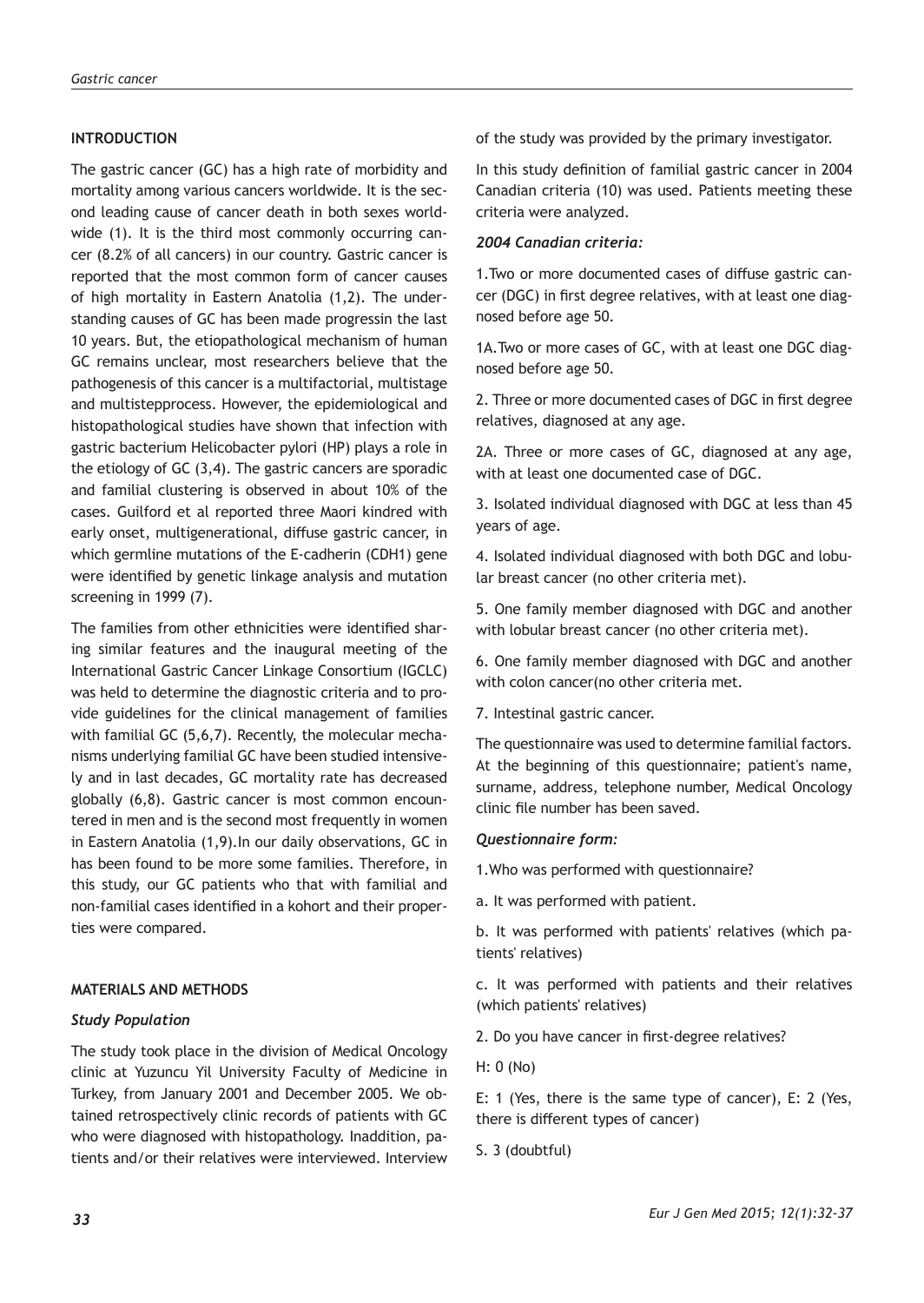B: 4 (unknown)

3. Who were caught the cancer in first-degree relatives?

Mom: 1

Father: 2

Children: 3 (How many children suffering from cancer?)

Siblings: 4 (How many brothers and sisters suffering from cancer?)

4. Do you have cancer in second-degree relatives?

H: 0 (No)

E: 1 (Yes, there is the same type of cancer), E: 2 (Yes, there are different types of cancer)

S. 3 (doubtful)

B: 4 (unknown)

5. Who were caught the cancer in second-degree relatives?

- a. Mother's sister: 1
- b. The children of the mother's sister: 2
- c. Father's sister: 3
- d. The children of father's brother: 4

The data on the outpatient files of all patients were investigated. Moreover, patients and/or their families were also interviewed. The interviews were performed by the primary researcher of this study. The familial gastric cancer was defined according to the 2004 Canadian Criteria (10). In determination of familial factors, a questionnaire of 12 main items was used. At the beginning of this questionnaire; name, surname, address, telephone number and medical oncology file number of all patients were recorded. First 8 items were the data of the patients, while the last 4 were the summary of these data.

Other than the presence of familial gastric cancer, by investigating outpatient files of all patients with gastric cancer, some more parameters including age, gender (male, female), histological type of cancer (diffuse, intestinal), cancer stage (local, advanced= local progressive + metastatic), localization of cancer (proximal= les, cardia, fundus; distal= corpus, antrum, pylori and both proximal and distal), the Helicobacter pylori (Hp) status (positive, negative) and blood groups (A, B, AB and O) of all patients were also recorded.

#### *Table 1. The meanage of patients*

| <b>Stomach Cancer Groups</b> | n:200 | %   | $mean \pm SD$<br>$(min-max)$                |
|------------------------------|-------|-----|---------------------------------------------|
| Non-familial                 | 180   | 90  | $56.44 + 0.78$                              |
| Familial                     | 20    | 10  | $(22 - 80)$<br>$53.3 \pm 2.90$<br>$(40-86)$ |
| Total                        | 200   | 100 | $56.13+0.76$<br>(22-86)                     |

#### **RESULTS**

In this consecutive cohort of 200 cases, 20 (10%) of the cases were showing familial characteristics according to the 2004 revised multi-national Canadian Criteria while 180 (90%) of the cases were not showing familial characteristics. In our study, 10% (n:20) of the cases were deserving E-cadherin mutation analysis. The tables according to these criteria including age, gender, histological tissue type, cancer stage, cancer localization, Hp status and blood groups of patients are shown below. According to 2004 Canadian criteria; the mean age of patients included in the study were determined as 56.44±0.784 years in non-familial group, while it was 53.30±2.90 among familial cases (Table 1). The gender distribution of patients was 113 (62.77%) male, 67 (37.23%) female in non-familial group whereas 14 (70%) patients were male and 6 (30%) were female in familial group.

In evaluation of histological types of cancers; 82 (75.23%) patients had intestinal type and 27 (24.77%) patients had diffuse type in non-familial group while in familial group 3 (23.08%) were intestinal type and 10 (76.92%) were diffuse type. The cancer stage of included patients were localized in 48 (26.67%) patients and advanced in 132 (73.33%) patients among non-familial group even though 1 (5%) patient had localized and 19 (95%) patients had advanced disease in familial group. The localization of cancer was proximal in 54 patients (30%), distal in 115 patients (63.89%) and both proximal and distal in 11 (6.11%) patients in the non-familial group. On the other hand, in familial group 5 (25%) patients had proximally located, 13 (65%) patients had distally located and 2 (10%) patients had bot proximally and distally located disease (Table 2).

In evaluation of Hp status of patients; in non-familial group 12 (9.38%) patients were negative and 116 (90.62%) were positive while in familial group all assessed 13 (100%) patients were Hp positive .The blood group distribution of included patients were as follows; 38 (58.46%)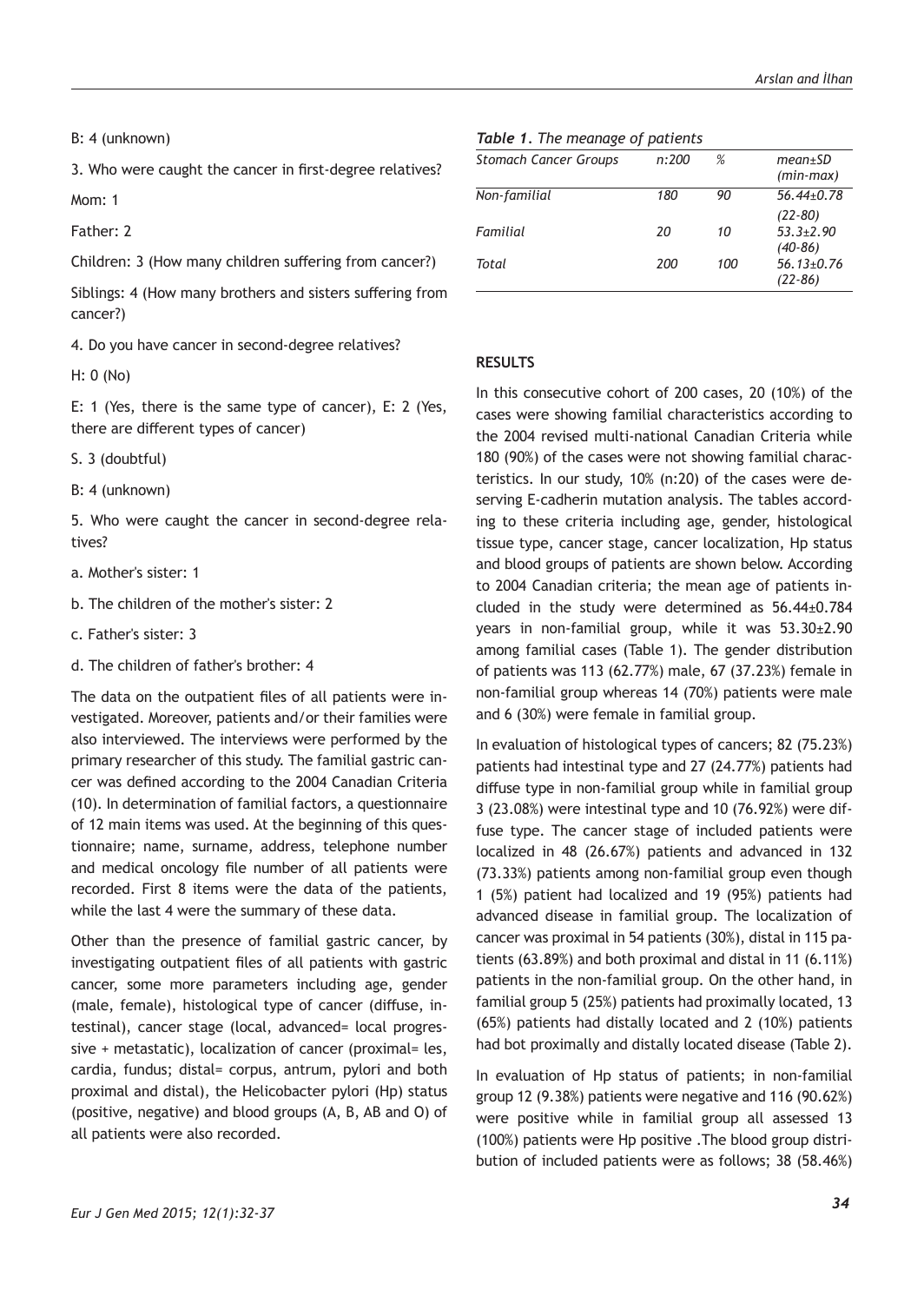patients were carrying A blood group, 7 (10.77%) were in B blood group, 1 (1.54%) was in AB blood group and 19 (29.23%) were in 0 blood group in non-familial group. On the other hand, among patients in familial group, 2 (33.33%) were carrying A blood group, 1 (16.67%) was in B blood group and 3 (50%) were carrying 0 blood group (Table 3).

# **DISCUSSION**

Gastric cancer (GC) is the 2nd most common cause of deaths due to cancer in all over the world. In developed and developing all countries, gastric cancer is more commonly seen among man (1). Five-to ten percent of GC are reported to be familial (5,6). In our country, any studies about the familial GC is not present, yet. In this study among GC patients; according to the 2004 revised multinational Canadian Criteria among familial cases 70% of patients were male and 30% of patients were female while in non-familial group 62,77 % were male and 37,23% were female.

In Eastern Anatolia region, GC is commonly reported in between the ages of 50-70 years (1,9). The risk of GC, before the age of 30 years is extremely rare (11). In our study, the mean age of non-familial cases was 56,44±0.78 years which was compatible with the literature; however the mean age of familial cases was 53,30±2.90 years which was higher than the previously reported values in literature.

The first data about the association of Hp with gastric carcinoma has been determined by the epidemiologic studies (12). The Hp prevalence on gastric mucosa around the carcinoma in gastrectomy material of advanced GC is close to the Hp prevalence on gastric mucosa of gastric ulcer or chronic gastritis. Helicobacter Pylori is the microorganism that causes atrophic gastritis and/or concomitant intestinal metaplasia which are also known as GC precursors (3,4,12). In an investigation of EUROGAST study group, on 17 different populations in 11 European countries, Japan and USA, the risk of gastric cancer development was determined as 6 times increased among Hp positive patients compared with negative ones (13). As gastric cancer, Hp infection was also more commonly reported in developing countries (14). In investigations around the Van region, for many years, Hp prevalence was not determined to be very high in GC. In our region; Turkdogan et al (11) have reported 57% of Hp positivity among 384 gastric cancer patients. In our study, Hp was positive in 90,62% and negative in 9,38% of cases in nonfamilial group and Hp positivity was determined as 100% in familial group. This higher value of us in Hp prevalence was thought to be probably due to the lower number of cases in our study compared with the previous studies in Van region.

The role of genetic factors in gastric cancer was first determined with the finding of association of blood groups with chronic gastritis. It has been suggested that, the patients with the A blood group carry more risk in regards to the GC compared with the people with other blood groups (15). In our study, among non-familial cases 58,46% were carrying A blood group, 10,77% were in B blood group, 1,54% were in AB blood group and 19 29,23% were carrying 0 blood group. On the other hand, among patients of familial group, 33,33% were carrying A blood group, 16,67% was in B blood group and 50% were carrying 0 blood group whereas there was no patients with AB blood group in familial cases. In this study we have determined that 0 blood group was more common in familial group, however owing to the low number of cases, larger studies are warranted in familial GC patients to determine the effects of blood groups. Five-to-ten percentage of GC is familial (16). Hemminki and Jiang (17), investigated 10,2 million cases of which was comprehending more than 34 thousands GC cases, and determined the familial risk as 5-10% among GC patients. In our study we also have determined the familial features with the ratio of 10 % among gastric cancer patients, which was compatible with the literature.

Both familial and sporadic GC are the results of mul-

*Table 2. The localization of cancer patients*

| <b>Stomach Cancer Groups</b> |          | Proximal |        | <b>Distal</b> |  | <b>Proximal+Distal</b> |     | Total |  |
|------------------------------|----------|----------|--------|---------------|--|------------------------|-----|-------|--|
|                              |          | %        |        | %             |  | %                      |     | %     |  |
| Non-familial                 | 54       | 30       | 115    | 63.89         |  | 6.11                   | 180 | 100   |  |
| Familial                     |          | 25       |        | 65            |  | 10                     | 20  | 100   |  |
|                              | $z=0,49$ | p=0.626  | z=0.10 | p=0.921       |  | $z=0.56$ $p=0.575$     |     |       |  |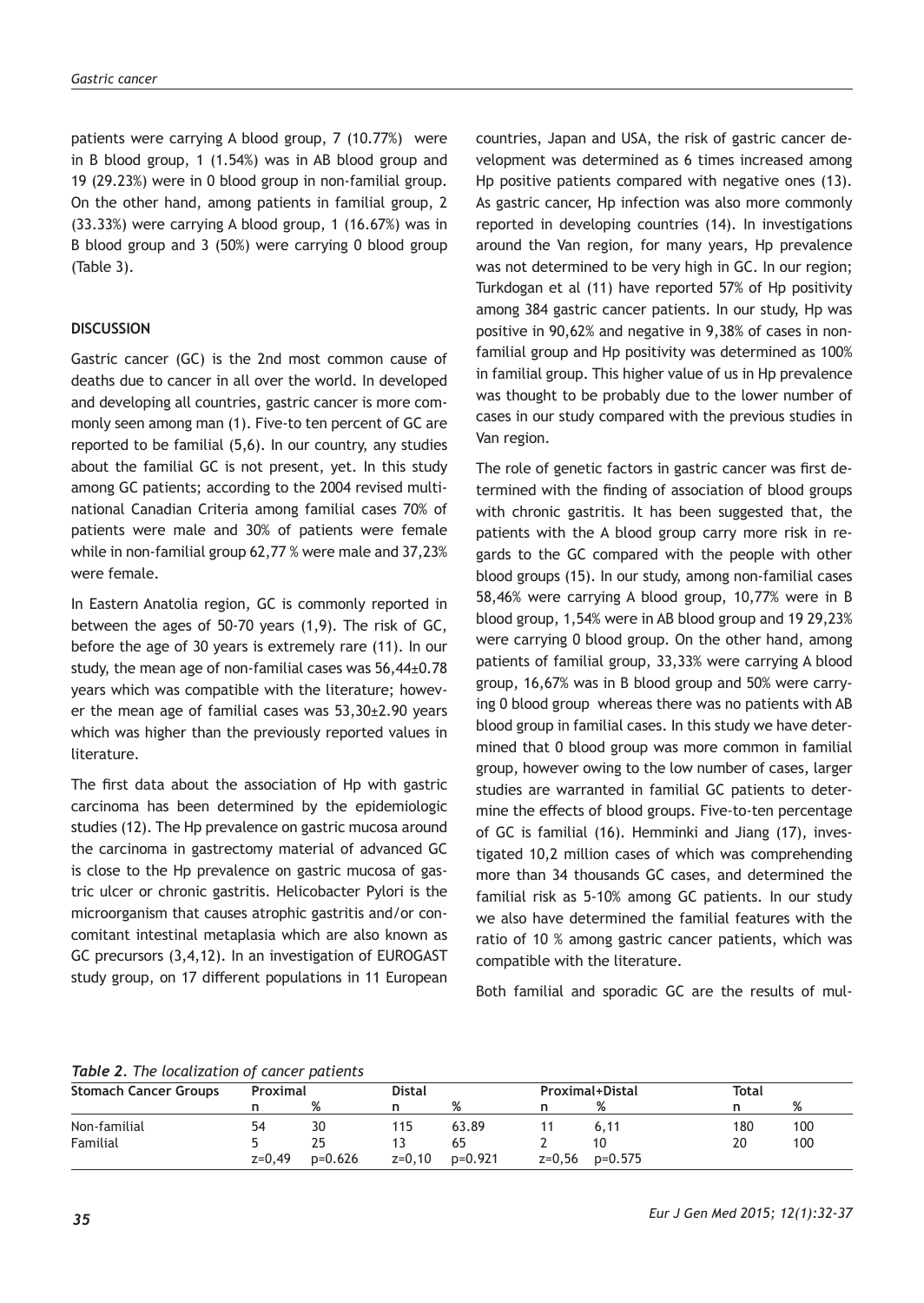tiple genetic and epigenetic differentiations that cause the transformation of normal gastric epithelial cells into malign neoplasm. E-cadherin gene is commonly found in mutated form in many malignancies such as breast, thyroid, prostate, colon and GC (6,18,19). Familial tendency is more commonly reported in diffuse gastric cancer than intestinal type. The risk of GC among the relatives of patients with diffuse type gastric cancer increases 7 times while it increases 1,4 times among the relatives of patients with intestinal type gastric cancer. Because of this reason, suggesting screening and preventive treatments is appropriate to the family members of patients with gastric cancer (20). In our study histological types of 122 GC cases were determined; among those in nonfamilial group 75,23% were intestinal type and 24,77% were diffuse type. On the other hand, among familial cases, 23,08% were intestinal type and 76,92% were diffuse type. Our findings were in parallel with the previous reports. In a study, it has been determined that 36% of GC were localized in antrum, 21% in esophago-cardiac junction, 42% in corpus, 0.7% in fundus while 4% were diffuse (1). Turkdogan et al (11) had determined that 36% of gastric cancers were localized in antrum, 36% in corpus, 20% in cardia and 8% were diffuse. In our study, the localization of cancer was proximal in 30%, distal in 63,89% and both proximal and distal in 6,11% of patients in the non-familial group. On the other hand, in familial group 25% of patients had proximally located, 65% of patients had distally located and 10% of patients had both proximally and distally located disease. Our results were compatible with the previous studies.

Generally GC is diagnosed at later stages. The lesions do not provide obvious symptoms till the advanced stages. Usually the patient is at advanced stages (stage 3 or 4) when the gastric cancer is diagnosed. Although 40% of gastric cancers are diagnosed at early stages in Japan, this ratio is about 15% in Europe (21). Similarly in our study, many of patients were at advanced stages for instance; in non-familial group 26,67% of cases were localized and 73,33% were advanced while among familial cases 5% were determined as localized and 95% were advanced. In conclusion, the necessity of determination of cases with the family history of gastric cancer and informing them about the genetic studies and early screening of gastric cancer and especially in a region like Van region, which has the highest prevalence of gastric cancer in Turkey, endoscopic screening of family members of gastric cancer patients over the age of 35 years and living in rural areas and moreover education of both the doctors and community on this topic is considered. By this way, the cases with the high risk of gastric cancer may be diagnosed earlier and the survival rates of gastric cancer patients may be elongated.

#### *REFERENCES*

- *1. Tuncer I, Uygan I, Kosem M, Ozen S, Ugras S, Turkdogan K. Demographic and histopathologic features of Upper Gastrointestinal Cancer observed in Van region and surrounding areas. Van J Med 2001;8:1.*
- *2. Alıcı S, Izmirli M, Dogan E. Epidemiologic evaluation of cancer patients admitted toYuzuncu Yıl UniversityFaculty of Medicine, Department of Medical Oncology. Turkish J Oncol 2006;2:87-97.*
- *3. Sriamporn S, Setiawan V, Pisani P, et al. Gastric Cancer: the Roles of Diet, Alcohol Drinking, Smoking and Helicobacter pylori in Northeastern Thailand. Asian Pac J Cancer Prev 2002;3:345-52.*
- *4. Roder DM. The epidemiology of gastric cancer. Gastric Cancer 2002;5:5-11.*
- *5. Blair V, Martin I, Shaw D, et al. Hereditary diffuse gastric cancer: diagnosis and management. Clin Gastroenterol Hepatol 2006;4:262-75.*
- *6. Suriano G, Yew S, Ferreira P, et al. Characterization of a recurrent germline mutation of the E-cadherin gene: implications for genetic testing and clinical management. Clin Cancer Res 2005;11:5401-9.*
- *7. Guilford P, Hopkins J, Harraway J, et al. E-cadherin germline mutations in familial gastric cancer. Nature 1998;392:402-5.*
- *8. Bacani JT, Soares M, Zwingerman R, et al. CDH1/Ecadherin germline mutations in early-onset gastric cancer. J Med Genet 2006;43:867-72.*

#### *Table 3. The blood groups of cancer patients*

| <b>Stomach Cancer Groups</b> |    | Ablood groups  |          | <b>Bblood groups</b> |            | ABblood groups |    | Oblood groups      |  |
|------------------------------|----|----------------|----------|----------------------|------------|----------------|----|--------------------|--|
|                              |    | %              |          | %                    |            | %              |    | %                  |  |
| Non-familial                 | 38 | 58.46          |          | 10.77                |            | 1.54           | 19 | 29.23              |  |
| Familial                     |    | 33.33          |          | 16.67                |            |                |    | 50                 |  |
|                              |    | z=1.24 p=0.213 | $z=0.38$ | $p=0.71$             | $z = 1.01$ | $p=0.314$      |    | $z=0.98$ $p=0.327$ |  |